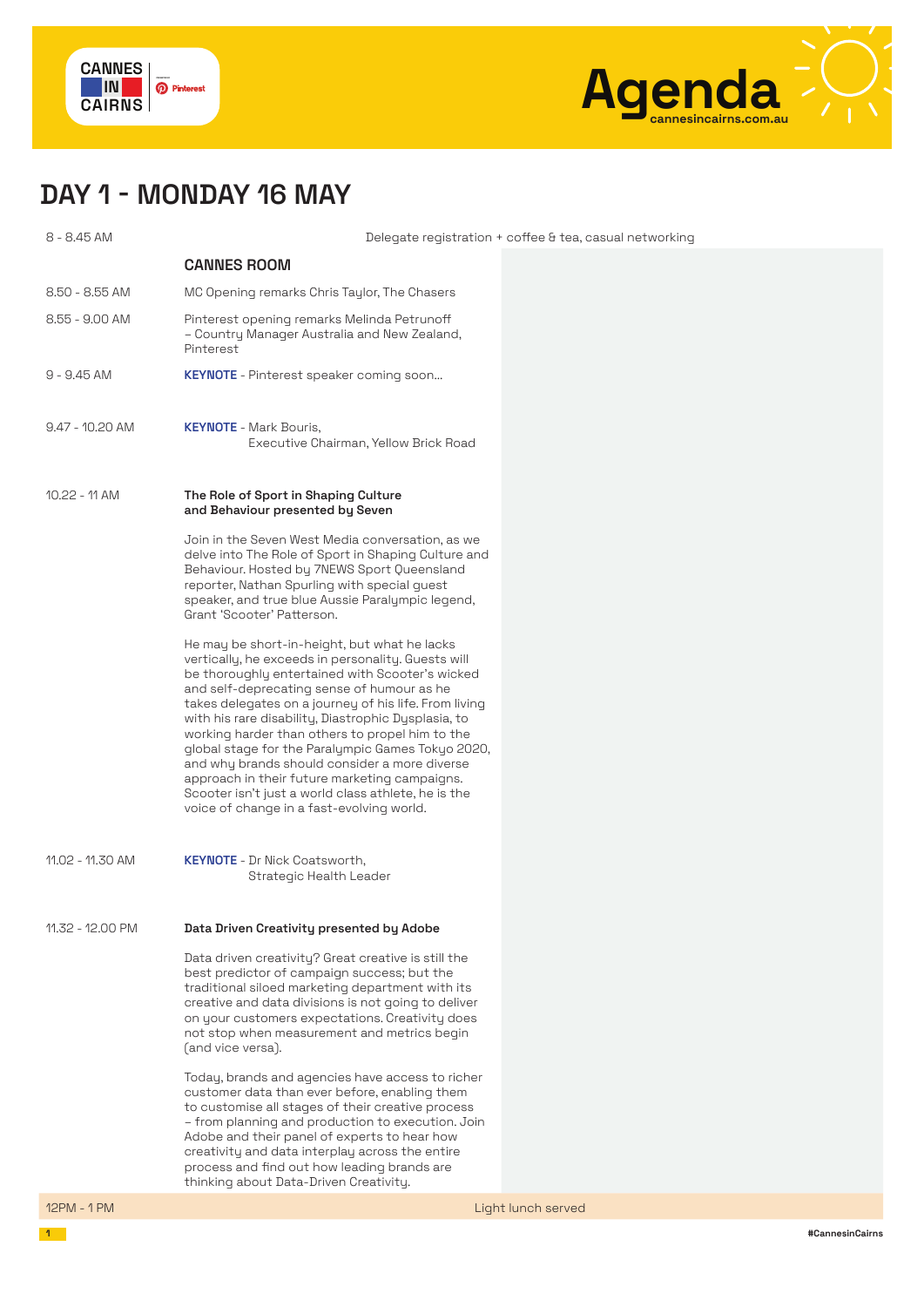



### **DAY 1 - MONDAY 16 MAY**

#### 1 - 1.25 PM Session 1 **Shift | A Marketing Rethink Presented by PHD**

As technology continues to disrupt the marketing landscape, it will be critical for businesses to plan ahead for the new roles and capabilities that will emerge. Join PHD Australia's National Head of Strategy, Mitchell Long, for a glimpse into themes from PHD's latest publication, Shift: A Marketing Rethink.

In conversation with Google Product Marketing Manager Freya Harvey and Fitness Lifestyle Group Head of Digital & Media Amie Lever, the panel will uncover key marketing roles expected to emerge towards 2030 and the implications they will hold for the industry.

### 1.30 - 1.55 PM Session 2 **Dishing the dirt on the pitch**

You can have the grooviest reception in adland but it means nought if your pitch play is coming up zilch. Two of the most seasoned pitch maestros in Australia will extol their years of knowledge as they navigate the art of the pitch, procurement and top tips to ensure you're a winner.

2 - 2.25 PM Session 3

**presented by LinkedIn**

### **CANNES ROOM CAIRNS ROOM**

#### Session 1 **Gaming Marketing leads the Attention Economy Presented by Livewire**

The global gaming audience is 3Bn people, in Australia almost 75% of our 16-64 year old internet users are part of the gaming audience, averaging 83 minutes per day. It is time for brand in ANZ to realise the power of marketing to the gaming audience and dedicating a channel strategy across the gaming ecosystem, from media and influencers to NFT's and the metaverse and everything in between!

#### Session 2 **Fad or future: How marketers can unlock the next wave of technology**

Every marketer knows that the industry is in the midst of digital transformation, but that hasn't stopped the next wave of technology from coming through. Things like Synthetic Humans, Zero Party Data, AI, Hyper Personalisation, Bitcoin and Carbon Sequestration might sound far away, but there is every chance they will play a big role for marketers over the next five years.

#### **Populist & personal: How brands thrive in the platform world presented by Tourism Australia**

We live in a world run by platforms - marketplace businesses like Google, Disney and AirBnB that trade in commerce, attention and creativity, learning about people from the attention that they share and renting that insight and access to brands. These organisations have risen to dominate creative and effectiveness awards globally by being simultaneously populist & personal - pairing global scale with individualised experience.

So how can brands thrive in this platform dominated world? Through campaigns that are simultaneously populist & personal.

Discover the best examples from traditional and digitallynative brands around the world, how Tourism Australia is leveraging populist & personal marketing to inspire the world to visit our shores and how your brand can do the same to drive better marketing outcomes.

2.30 - 3.00 PM Session 4

**Mike and Michael on the Future of Media**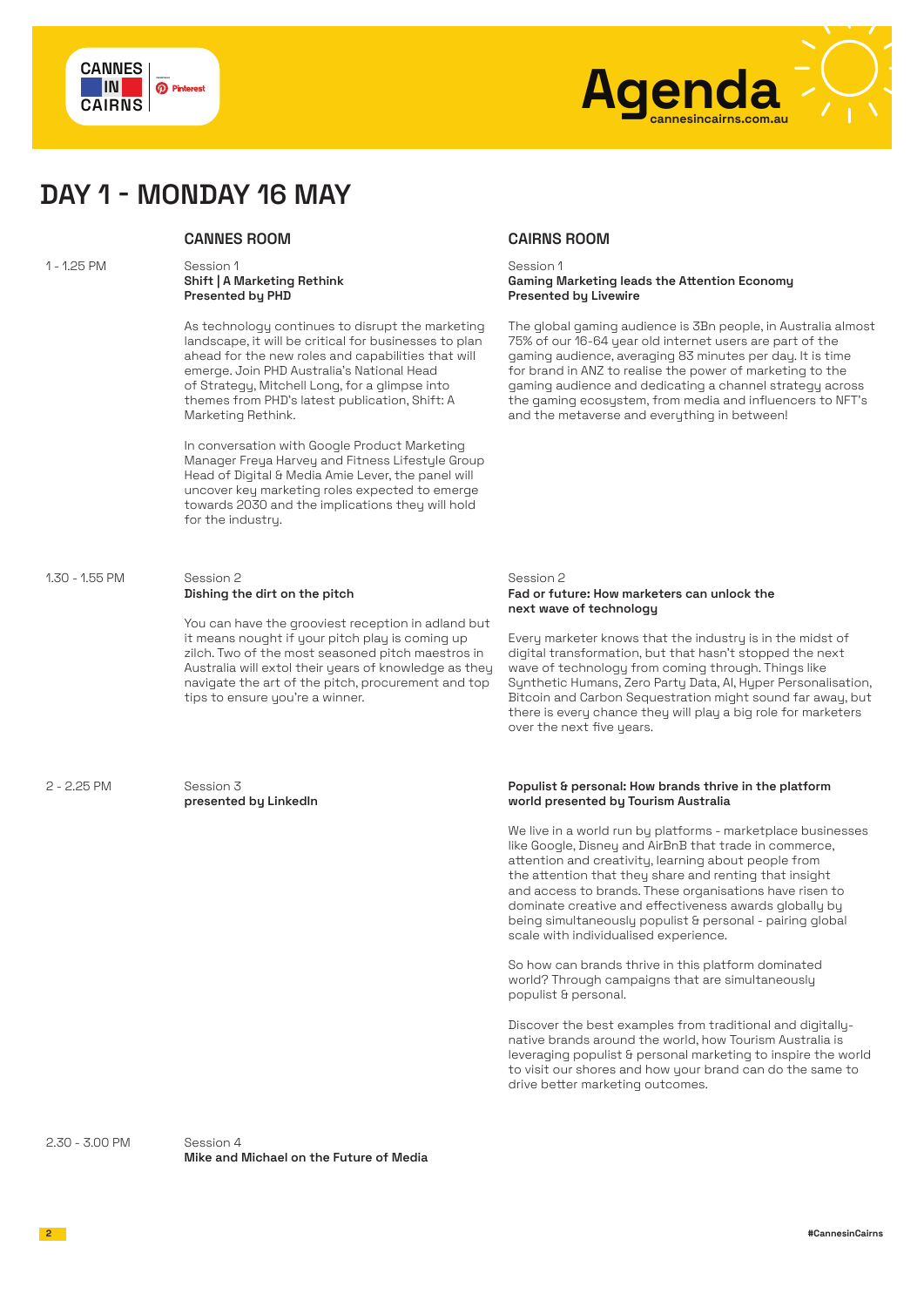



### **DAY 1 - MONDAY 16 MAY**

3.05 - 3.30 PM Session 5

**MoodTea panel**

Session 5

**Mind the gap: How to bridge the talent crunch and digital skills gap impacting business performance presented by Ryvalmedia** 

The panel will discuss some of the key results from this years, 2022 Marketing State of Play survey, recently conducted by Arktic Fox alongside Michael Page. With 70% of respondents made up of CMOs and Heads of Marketing of some of Australia's largest brands, these results are a fascinating insight into the challenges that exist and lay ahead for marketers and the media industry in Australia.

### 3.35 - 4 PM Session 6 **The Cyclical Power of Strong Creative presented by Unruly**

Strong creative does more than just capture consumers' attention. It also elevates marketing KPIs and boosts publishers' monetisation opportunities – enhancing the advertising ecosystem at every turn, particularly in the programmatic space. Too often, though, creative is an afterthought for programmatic advertisers rather than the focal point of their strategy. (And, worse yet, crafting multiple ads – tailored to unique audiences – can be time-consuming and costly.)

That's why we're flipping the script.

In this panel discussion, hear from leaders across the ad ecosystem (e.g. marketers, platforms, and publishers) about why creative should be at the forefront of your marketing strategy, and how to craft captivating, differentiated creative that's sure to perform.

Session 6 **presented by MediaCom**

|               | to perform.                            |
|---------------|----------------------------------------|
| $4 - 4.05$ PM | MC Wrap for the day. ENDS.             |
| 4 - 5.30 PM   | Nine sponsored Happy Hour - Hemingways |
| 5.30 PM       | Shuttle pick up to Welcome Dinner      |
| 6.30 - Late   | Pinterest's Welcome party              |
|               |                                        |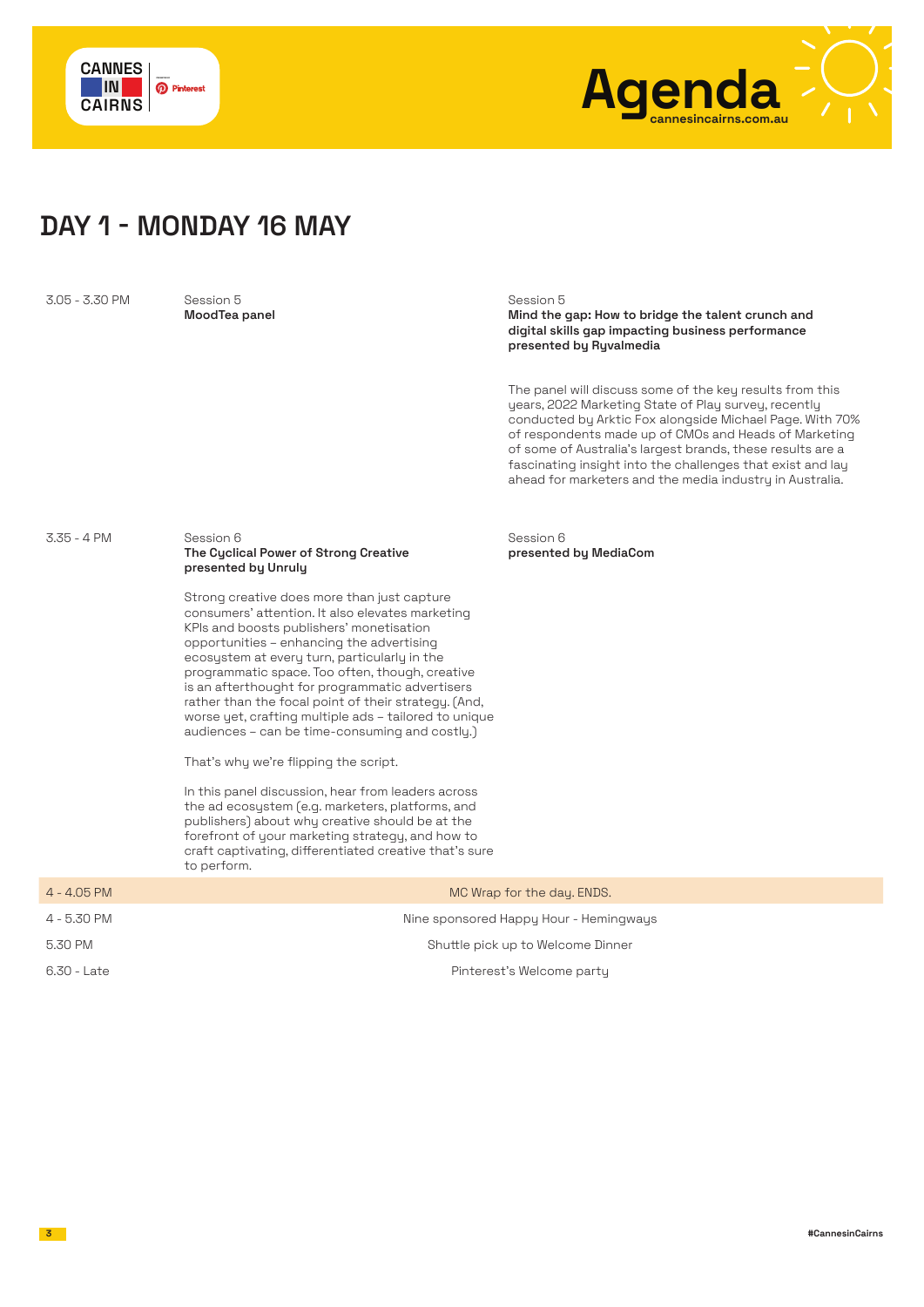



# **DAY 2 - TUESDAY 17 MAY**

|                  | <b>CANNES ROOM</b>                                                                                                                                                                                                                                                                                                                                                                                                                                                                                                                                                                                                                                                                                                                                                                                                                                                                                                                                                                                                       | <b>CAIRNS ROOM</b>                                                                                                                                                                                                                                                                                     |
|------------------|--------------------------------------------------------------------------------------------------------------------------------------------------------------------------------------------------------------------------------------------------------------------------------------------------------------------------------------------------------------------------------------------------------------------------------------------------------------------------------------------------------------------------------------------------------------------------------------------------------------------------------------------------------------------------------------------------------------------------------------------------------------------------------------------------------------------------------------------------------------------------------------------------------------------------------------------------------------------------------------------------------------------------|--------------------------------------------------------------------------------------------------------------------------------------------------------------------------------------------------------------------------------------------------------------------------------------------------------|
| $9 - 9.05$ AM    | MC Opening remarks - Chris Taylor                                                                                                                                                                                                                                                                                                                                                                                                                                                                                                                                                                                                                                                                                                                                                                                                                                                                                                                                                                                        | MC Opening remarks - Keeva Stratton                                                                                                                                                                                                                                                                    |
| $9.05 - 9.30$ AM | Session 7<br>presented by News Corp                                                                                                                                                                                                                                                                                                                                                                                                                                                                                                                                                                                                                                                                                                                                                                                                                                                                                                                                                                                      | Session 7<br>The One That Got Away - Cannes Room Jury panel                                                                                                                                                                                                                                            |
| $9.35 - 10$ AM   | Session 8<br>Media Investment - follow the money<br>presented by Index Exchange<br>How has the media landscape transformed in the<br>last 12 months, and where will the money go in the<br>next 12 months?                                                                                                                                                                                                                                                                                                                                                                                                                                                                                                                                                                                                                                                                                                                                                                                                               | Session 8<br>CMOs panel - Creativity vs effectiveness: can they co-exist?<br>Brands are constantly under pressure to meet sales targets<br>using easy-to-measure tactics. But is this focus on numbers<br>and R0I impacting the level of creativity in the marketing<br>world?                         |
| 10.05 - 10.30 AM | Session 9<br>Tech And Creativity - A Match Made In Heaven<br>Why you should care about ad tech infrastructure<br>presented by PubMatic<br>As the world continues to embrace video<br>streaming, and advertisers channel more budgets<br>into BVOD, ad tech has an important role to play in<br>seeing the channel reach its full potential.<br>When you've created a Cannes Room Lions winning<br>video ad, you don't want that ad experience ruined<br>for consumers by poor ad tech infrastructure.<br>Consumers expect a smooth transition from<br>content to ads and back to content again - just<br>like commercial breaks on linear TV. They don't want<br>to see back-to-back ads - where the same ad plays<br>twice in a row, or wait while the ad buffers or have<br>an ad play in poor quality and at a different volume.<br>In this session we'll explore how the right ad tech<br>infrastructure can not only bring the ad experience<br>to parity with linear TV, but actually improve it for<br>consumers. | Session 9<br>You can't ask that!<br>Q&A - Industry superhouses share funny stories<br>and lessons from their career                                                                                                                                                                                    |
| 10.35 - 11 AM    | Session 10<br>presented by The Monkeys                                                                                                                                                                                                                                                                                                                                                                                                                                                                                                                                                                                                                                                                                                                                                                                                                                                                                                                                                                                   | Session 10<br>TBC                                                                                                                                                                                                                                                                                      |
| 11.05 - 11.30 AM | Session 11<br><b>Cultural Conversation:</b><br>The Revolution will be Advertised<br>presented by Nine<br>With Australians looking ever closer at how<br>brands behave and what they believe in, we are<br>increasingly aware of the role of businesses in<br>society and their ability to influence cultural and<br>societal change.<br>New research from Nine, in partnership with                                                                                                                                                                                                                                                                                                                                                                                                                                                                                                                                                                                                                                      | Session 11<br><b>Creativity in Ecommerce</b><br>As we know, the pandemic has accelerated growth in the<br>Ecommerce space to rapid speeds. But how is this pace of<br>change impacting creativity in Ecommerce and how can<br>brands ensure they are standing out in an increasingly<br>crowded space? |

FiftyFive5, explores the influence brands have as champions for change and whether taking a stand can be as good for profits as it is for society.